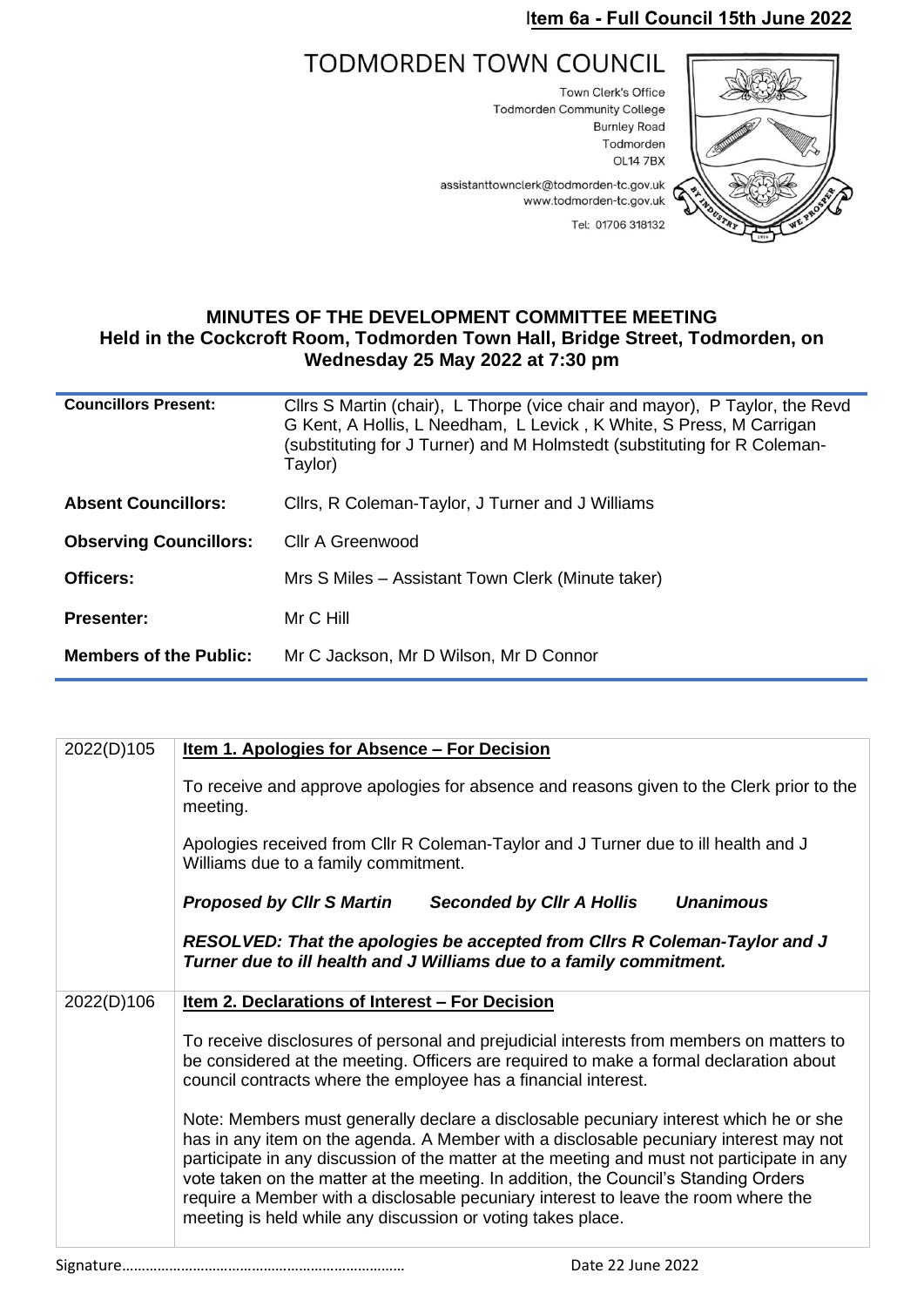|             | CIIr L Thorpe declared an interest in item 7b and suggested that she will leave the room<br>for that item.                                                                                                                                                                                                                                                                                                                      |
|-------------|---------------------------------------------------------------------------------------------------------------------------------------------------------------------------------------------------------------------------------------------------------------------------------------------------------------------------------------------------------------------------------------------------------------------------------|
|             | <b>Unanimous</b><br>Proposed by Cllr S Martin and Seconded by Cllr K White                                                                                                                                                                                                                                                                                                                                                      |
|             | RESOLVED:- That Cllr L Thorpe will leave the room whilst item 7b is being<br>discussed.                                                                                                                                                                                                                                                                                                                                         |
| 2022(D)107  | Item 3. Public Participation - For Decision                                                                                                                                                                                                                                                                                                                                                                                     |
|             | To adjourn the meeting to allow members of the public to make representation on the<br>business of the agenda for the meeting.                                                                                                                                                                                                                                                                                                  |
|             | Note: No resolutions can be under public participation                                                                                                                                                                                                                                                                                                                                                                          |
|             | On his arrival to the meeting, Mr D Connor spoke about item 7h. He said that the trees<br>are mature and attractive and that he is against them being felled as this would be<br>detrimental to that part of Walsden.                                                                                                                                                                                                           |
|             | <b>Unanimous</b><br>Proposed by Clir S Martin and Seconded by Clir P Taylor                                                                                                                                                                                                                                                                                                                                                     |
|             | RESOLVED:- That members of the public can make representation on the business<br>of the agenda for the meeting.                                                                                                                                                                                                                                                                                                                 |
| .2022(D)108 | <b>Item 4. Minutes - For Decision</b>                                                                                                                                                                                                                                                                                                                                                                                           |
|             | To approve the draft minutes of the Development Committee meeting held 27 April 2022<br>(previously circulated).                                                                                                                                                                                                                                                                                                                |
|             | Cllr M Holmstedt attended the meeting substituting for Cllr R Coleman-Taylor but was not<br>recorded as having attended.                                                                                                                                                                                                                                                                                                        |
|             | Proposed by Cllr L Levick and Seconded by Cllr L Needham<br><b>Unanimous</b>                                                                                                                                                                                                                                                                                                                                                    |
|             | RESOLVED:- That the draft minutes of the Development Committee meeting held<br>on 27 April 2022 be approved as a true record of proceedings, subject to Cllr M<br>Holmstedt being added to the list of those attending.                                                                                                                                                                                                         |
| 2022(D)109  | Item 5. Exclusion of Press and Public - Public Bodies (Admission to meetings Act<br>1960) – For Decision                                                                                                                                                                                                                                                                                                                        |
|             | To consider and confirm any agenda items that require the exclusion of the Press and<br>Public in accordance with the Public Bodies (Admissions to Meetings) Act 1960 for<br>matters appertaining to confidential or exempt information.                                                                                                                                                                                        |
|             | Proposed by Cllr S Martin and Seconded by Cllr A Hollis<br><b>Unanimous</b>                                                                                                                                                                                                                                                                                                                                                     |
|             | RESOLVED:- That any public or press who may attend be allowed to stay for the<br>whole of the meeting.                                                                                                                                                                                                                                                                                                                          |
| 2022(D)110  | <u>Item 6. Neighbourhood Plan – Presentation from Colin Hill, Project Manager</u>                                                                                                                                                                                                                                                                                                                                               |
|             | Mr C Hill explained that the timetable for the neighbourhood plan had been changed to<br>align with the launch of the Calderdale Local Plan. This is to enable the incorporation of<br>updated Calderdale policies, data from the 2021 census and the addition of a list of<br>heritage buildings and green spaces in Todmorden. This will require further public<br>consultation as the original document was written in 2015. |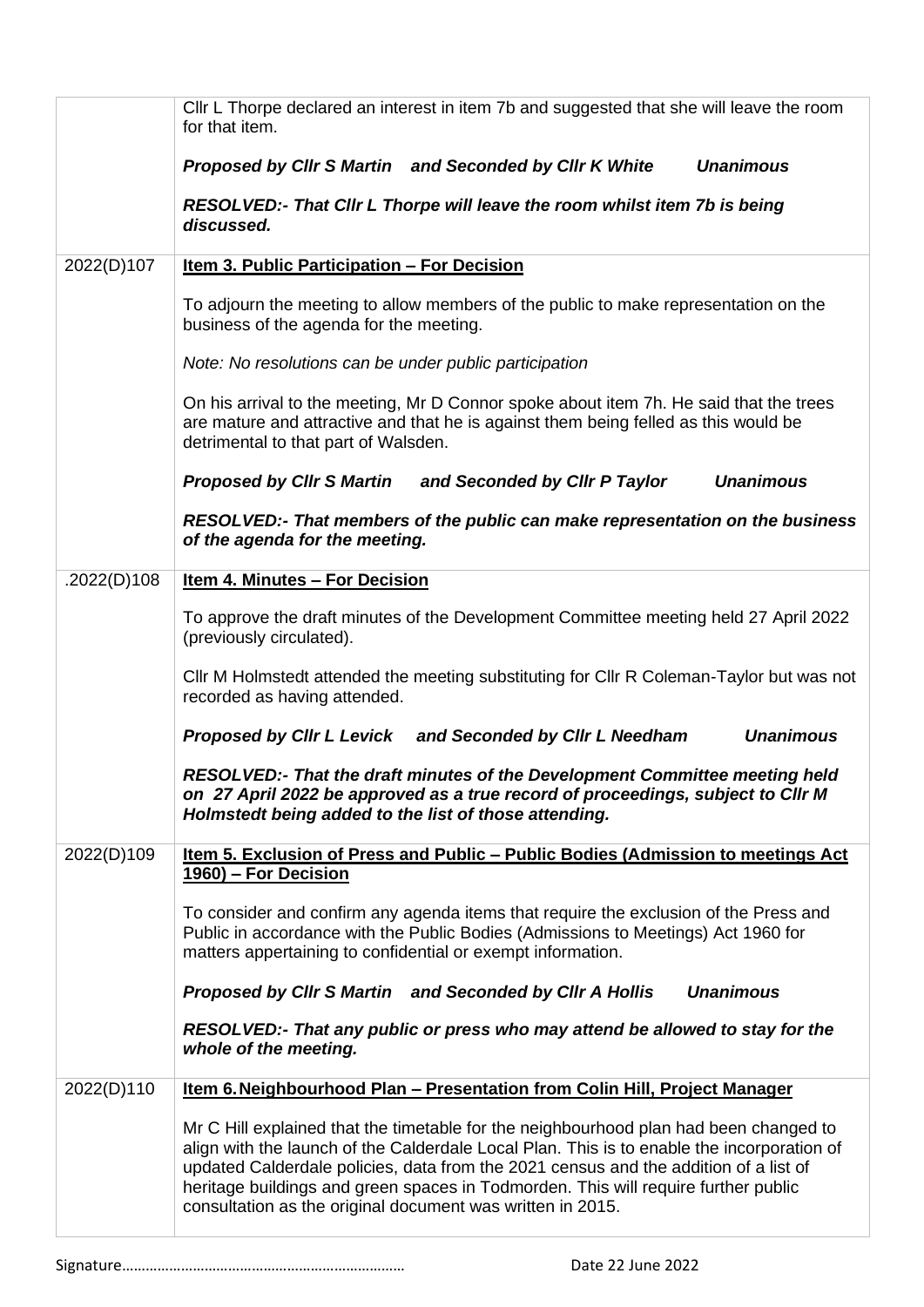|            |      |                                  |                             | There was discussion about the possibility of some of the heritage buildings being listed.<br>Mr C Hill suggested that a set of criteria could be developed for this purpose.                                                         |                                          |
|------------|------|----------------------------------|-----------------------------|---------------------------------------------------------------------------------------------------------------------------------------------------------------------------------------------------------------------------------------|------------------------------------------|
|            |      |                                  |                             | Cllr M Holmstedt suggested that members of the Development Committee would benefit<br>from training in how to apply the content of the design guide to future planning<br>applications once the neighbourhood plan has been ratified. |                                          |
|            |      |                                  |                             | The Assistant Town Clerk thanked Mr D Wilson, Mr C Jackson and Cllr P Taylor for their<br>valuable and generous help in identifying heritage buildings in Todmorden.                                                                  |                                          |
|            |      |                                  |                             | Proposed by Cllr G Kent and Seconded by Cllr P Taylor                                                                                                                                                                                 | <b>Unanimous</b>                         |
|            |      |                                  |                             | RESOLVED:- That the list of heritage buildings/sites be circulated to members.                                                                                                                                                        |                                          |
|            |      |                                  |                             | Proposed by Cllr G Kent and Seconded by Cllr L Levick                                                                                                                                                                                 | <b>Unanimous</b>                         |
|            |      |                                  |                             | RESOLVED:- That consideration be given to the inclusion of additional allotments<br>in specific green spaces identified in the neighbourhood plan.                                                                                    |                                          |
|            |      |                                  |                             | RESOLVED:- That consideration be given to the possibility of some of the heritage<br>buildings identified in the neighbourhood plan becoming listed properties.                                                                       |                                          |
| 2022(D)111 |      |                                  |                             | <b>Item 7. Comments on Planning Applications- For Decision</b>                                                                                                                                                                        |                                          |
|            |      |                                  |                             | To submit comments on the planning applications received from Calderdale Council.<br>Comments as detailed below were agreed by Members en bloc                                                                                        |                                          |
|            |      | <b>Proposed by Cllr S Martin</b> |                             | and Seconded by Cllr K White                                                                                                                                                                                                          | <b>Unanimous</b>                         |
|            |      |                                  |                             |                                                                                                                                                                                                                                       |                                          |
|            |      | Calderdale Council en bloc.      |                             | RESOLVED:- That the consultees responses as detailed below be submitted to                                                                                                                                                            |                                          |
|            |      |                                  |                             |                                                                                                                                                                                                                                       |                                          |
|            | Item | <b>Application</b>               | <b>Address</b>              | <b>Purpose</b>                                                                                                                                                                                                                        | <b>Consultation</b>                      |
|            | no   | <b>Number</b>                    |                             |                                                                                                                                                                                                                                       | <b>Feedback</b>                          |
|            | 7a   | 22/00319/HSE                     | 5 Shaw Wood<br>Avenue       | Erection of single storey<br>side and rear extension                                                                                                                                                                                  | <b>Not supported</b>                     |
|            |      |                                  | Todmorden                   | and conversion of loft to                                                                                                                                                                                                             | This is because the                      |
|            |      |                                  | Calderdale                  | habitable use following                                                                                                                                                                                                               | garage is too small                      |
|            |      |                                  | OL14 6DD                    | the demolition of existing                                                                                                                                                                                                            | to accommodate                           |
|            |      |                                  |                             | side garage.                                                                                                                                                                                                                          | two cars, lack of                        |
|            |      |                                  |                             |                                                                                                                                                                                                                                       | local parking and                        |
|            |      |                                  |                             |                                                                                                                                                                                                                                       | over intensification<br>of the site.     |
|            |      |                                  |                             |                                                                                                                                                                                                                                       |                                          |
|            | 7b   | 22/00320/FUL                     | Land Adjacent<br>Mount Zion | Five dwellings with                                                                                                                                                                                                                   | <b>Not supported</b>                     |
|            |      |                                  | Graveyard                   | associated parking and<br>landscaping                                                                                                                                                                                                 |                                          |
|            |      |                                  | <b>Burnley Road</b>         |                                                                                                                                                                                                                                       | Although in<br>principle the             |
|            |      |                                  | Todmorden                   |                                                                                                                                                                                                                                       | building of houses                       |
|            |      |                                  | Calderdale                  |                                                                                                                                                                                                                                       | in this location is                      |
|            |      |                                  |                             |                                                                                                                                                                                                                                       | supported the                            |
|            |      |                                  |                             |                                                                                                                                                                                                                                       | number of houses                         |
|            |      |                                  |                             |                                                                                                                                                                                                                                       |                                          |
|            |      |                                  |                             |                                                                                                                                                                                                                                       | and small number                         |
|            |      |                                  |                             |                                                                                                                                                                                                                                       | of parking spaces<br>in this plan is not |
|            |      |                                  |                             |                                                                                                                                                                                                                                       | supported. Also,<br>there are access     |

Signature……………………………………………………………… Date 22 June 2022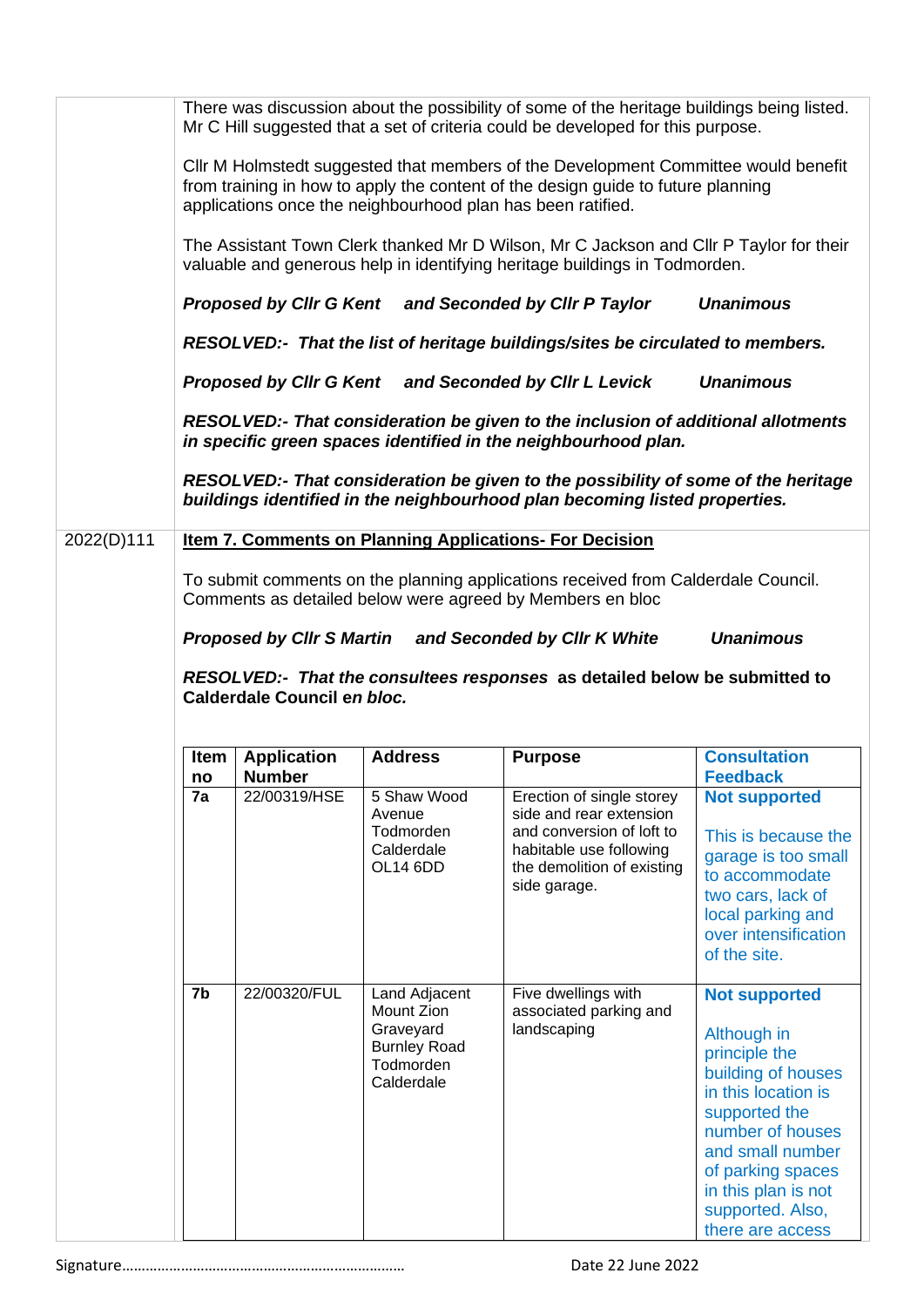|                |              |                                                                                                               |                                                                                                                             | and visibility issues<br>at this site due to<br>the bend in the<br>road. There are<br>also parking issues<br>generally in this<br>area.<br>Also, any external<br>surfaces should be<br>permeable.                                                                                          |
|----------------|--------------|---------------------------------------------------------------------------------------------------------------|-----------------------------------------------------------------------------------------------------------------------------|--------------------------------------------------------------------------------------------------------------------------------------------------------------------------------------------------------------------------------------------------------------------------------------------|
| 7c             | 22/00148/FUL | Victoria Works<br>Salford<br>Todmorden<br>Calderdale<br><b>OL147LF</b>                                        | Storage building                                                                                                            | <b>Supported</b>                                                                                                                                                                                                                                                                           |
| 7d             | 22/20049/TPO | <b>Tree Tops</b><br>7 Dale Avenue<br>Todmorden<br>Calderdale<br><b>OL14 6BA</b>                               | Remove competing<br>stems (Tree<br>Preservation Order)                                                                      | <b>Supported</b>                                                                                                                                                                                                                                                                           |
| 7e             | 22/00167/LBC | Crab Apple<br>Farm<br><b>Stoney Royd</b><br>Lane<br>Todmorden<br>Calderdale<br><b>OL14 8EP</b>                | Incorporation of<br>store/barn to create<br>living space, ancillary<br>to existing dwelling<br>(Listed Building<br>Consent) | <b>Supported</b>                                                                                                                                                                                                                                                                           |
| 7f             | 22/00166/HSE | Crab Apple<br>Farm<br><b>Stoney Royd</b><br>Lane<br>Todmorden<br>Calderdale<br><b>OL14 8EP</b>                | Incorporation of<br>store/barn to create<br>living space, ancillary<br>to existing dwelling                                 | <b>Supported</b>                                                                                                                                                                                                                                                                           |
| 7g             | 22/20065/TPO | Cloughside<br><b>Hole Bottom</b><br>Road<br>Todmorden<br>Calderdale<br><b>OL14 8DB</b>                        | Fell three trees (Tree<br>Preservation Order)                                                                               | <b>Insufficient</b><br>information<br>available on which<br>to comment                                                                                                                                                                                                                     |
| 7 <sub>h</sub> | 22/20035/TPO | Land North of<br>Cloughside<br><b>House Peel</b><br><b>Cottage Road</b><br>Walsden<br>Todmorden<br>Calderdale | Fell two trees (Tree<br>Preservation Order)                                                                                 | <b>Not supported</b><br>Concern was<br>expressed that work<br>has already started<br>to remove these<br>mature trees which<br>are an important part<br>of the landscape of<br>this location.<br>As the damage is to<br>retaining wall and not<br>the property is it<br>strongly encouraged |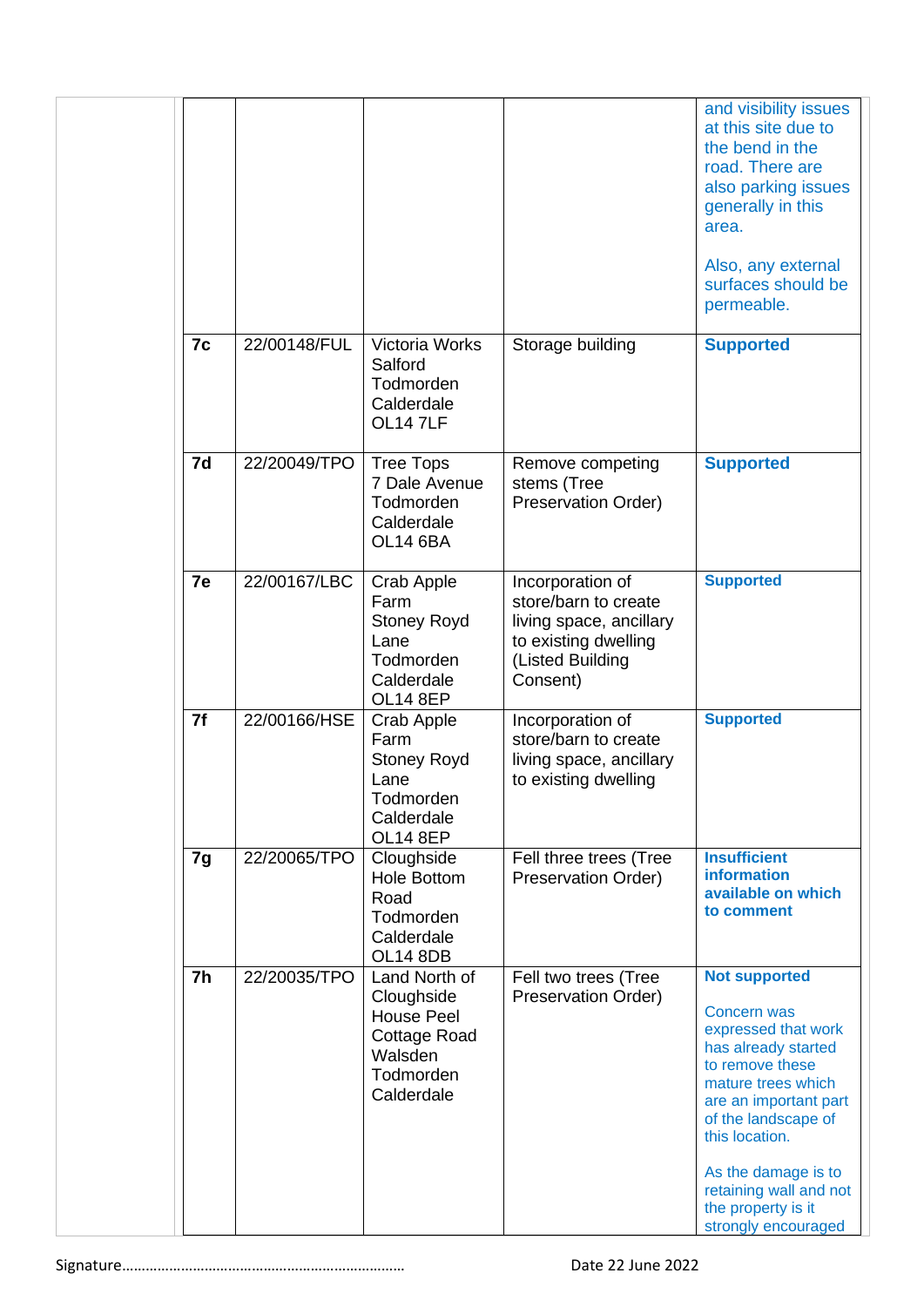|            |                                                                            |                                             |                                                                                                       |                                                                                                                                                                                                                                                  | that another option to<br>felling is considered.                                                                                                                                                       |
|------------|----------------------------------------------------------------------------|---------------------------------------------|-------------------------------------------------------------------------------------------------------|--------------------------------------------------------------------------------------------------------------------------------------------------------------------------------------------------------------------------------------------------|--------------------------------------------------------------------------------------------------------------------------------------------------------------------------------------------------------|
|            |                                                                            |                                             |                                                                                                       |                                                                                                                                                                                                                                                  | Concern was also<br>expressed that work<br>is underway inside<br>the property when no<br>planning permission<br>has been given.                                                                        |
|            | 7i                                                                         | 22/00193/LAA                                | Todmorden<br><b>Sports Centre</b><br>Ewood Lane<br>Todmorden<br>Calderdale<br><b>OL147DF</b>          | Installation of air<br>source heat pump,<br>new substation and<br>metal housing                                                                                                                                                                  | <b>Supported</b><br>It is hoped that the<br>timing of the<br>temporary closure of<br>the sports centre in<br><b>Todmorden and the</b><br><b>North Bridge sports</b><br>centre in Halifax be<br>phased. |
|            | 7j                                                                         | 22/80003/DNO                                | Fenced<br>Compound<br>Portsmouth Mill<br><b>Station Parade</b><br>Todmorden<br>Calderdale<br>OL14 8PU | Demolition of mill                                                                                                                                                                                                                               | <b>Supported</b>                                                                                                                                                                                       |
|            | 7k                                                                         | 22/00394/FUL                                | Site Of Sourhall<br>Court Todmorden<br>Calderdale                                                     | Conversion of previously<br>approved garage building<br>(not yet built) to form a<br>single detached dwelling<br>(Application No.<br>20/00757/FUL)                                                                                               | <b>Supported</b><br>It is noted that there<br>may be a standing<br>stone nearby $- a$<br>'menhir'. If so, it is<br>recommended that<br>this be protected<br>during any building<br>WOrk.               |
| 2022(D)112 | <b>Information</b>                                                         |                                             |                                                                                                       | Item 8a. Correspondence Concerning Previous Planning Applications - For                                                                                                                                                                          |                                                                                                                                                                                                        |
|            | To receive a verbal update                                                 |                                             |                                                                                                       |                                                                                                                                                                                                                                                  |                                                                                                                                                                                                        |
|            | Cllr A Greenwood raised the felling of trees in Cornholme.                 |                                             |                                                                                                       |                                                                                                                                                                                                                                                  |                                                                                                                                                                                                        |
|            | Proposed by Cllr S Martin and Seconded by Cllr K White<br><b>Unanimous</b> |                                             |                                                                                                       |                                                                                                                                                                                                                                                  |                                                                                                                                                                                                        |
|            |                                                                            |                                             |                                                                                                       | RESOLVED:- That the Assistant Town Clerk write to Tilhill Services to ask how the<br>felling of these trees fits in with their policies about the climate emergency<br>(the reduction in carbon harvesting and impact on the climate emergency). |                                                                                                                                                                                                        |
|            |                                                                            | <b>Council has been Consulted</b>           |                                                                                                       | <b>Item 8b. CMBC Decisions for Planning Applications Where Todmorden Town</b>                                                                                                                                                                    |                                                                                                                                                                                                        |
|            |                                                                            | To receive written update                   |                                                                                                       |                                                                                                                                                                                                                                                  |                                                                                                                                                                                                        |
|            |                                                                            | <b>Proposed by Cllr S Martin</b>            |                                                                                                       | <b>Seconded by Cllr K White</b>                                                                                                                                                                                                                  | <b>Unanimous</b>                                                                                                                                                                                       |
|            |                                                                            | <b>RESOLVED: That the list be received.</b> |                                                                                                       |                                                                                                                                                                                                                                                  |                                                                                                                                                                                                        |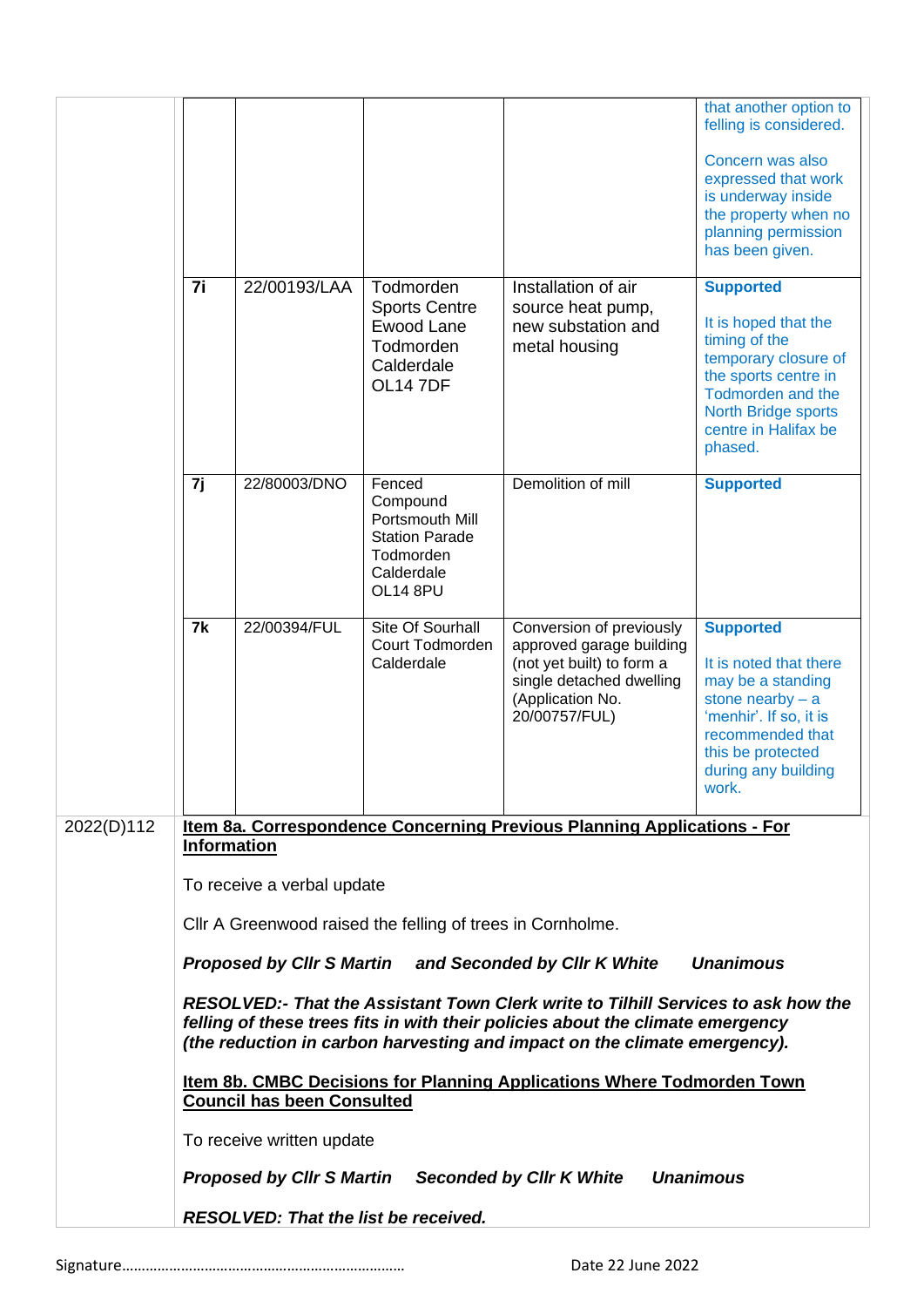| 2022(D)113 | Item 9. Outstanding and Completed Issues Registers, Including Paths and<br><b>Obstructions - For Information</b>                                                                                                                                                                                                                                                                                                                                                                                                                                                                                                                                                                                                                                                                                                                                                            |
|------------|-----------------------------------------------------------------------------------------------------------------------------------------------------------------------------------------------------------------------------------------------------------------------------------------------------------------------------------------------------------------------------------------------------------------------------------------------------------------------------------------------------------------------------------------------------------------------------------------------------------------------------------------------------------------------------------------------------------------------------------------------------------------------------------------------------------------------------------------------------------------------------|
|            | To receive updates about blocked paths and obstructions as well as the Outstanding and<br><b>Completed Issues Registers</b>                                                                                                                                                                                                                                                                                                                                                                                                                                                                                                                                                                                                                                                                                                                                                 |
|            | a. Blocked paths and obstructions<br>b. Outstanding Issues Register<br>c. Completed Issues Register                                                                                                                                                                                                                                                                                                                                                                                                                                                                                                                                                                                                                                                                                                                                                                         |
|            | <b>Proposed by CIIr S Martin</b><br>Seconded by Cllr P Taylor<br><b>Unanimous</b>                                                                                                                                                                                                                                                                                                                                                                                                                                                                                                                                                                                                                                                                                                                                                                                           |
|            | RESOLVED: That the lists be received.                                                                                                                                                                                                                                                                                                                                                                                                                                                                                                                                                                                                                                                                                                                                                                                                                                       |
| 2022(D)114 | Item 10. Roadworks in Todmorden - For Information                                                                                                                                                                                                                                                                                                                                                                                                                                                                                                                                                                                                                                                                                                                                                                                                                           |
|            | To provide verbal update.                                                                                                                                                                                                                                                                                                                                                                                                                                                                                                                                                                                                                                                                                                                                                                                                                                                   |
|            | Members were concerned about the amount of misinformation around about the<br>roadworks and the impact of these on the Town Centre.                                                                                                                                                                                                                                                                                                                                                                                                                                                                                                                                                                                                                                                                                                                                         |
|            | Although members appreciated that the goal of the works is to improve the road<br>infrastructure for the town, great concern was expressed that a clear timetable for the<br>works should be visible, that clear communications should be put in place to inform<br>people, that the traffic on the three main roads in Todmorden be monitored closely and<br>that work should be timed to avoid peak periods wherever possible (for example in<br>evenings). It was also suggested that some diversions could be advertised in the<br>approach to Todmorden. Some discussion took place about the pros and cons of phasing<br>the roadworks. It was suggested that information, when it is available, should be added to<br>the TTC website and social media so that local businesses and residents can be informed<br>to counter some of the misinformation being shared. |
|            | There were worries about the impact on local business (including the market), people<br>travelling to work and medical appointments and children getting to school. It was noted<br>that the Todmorden High School, Shade Primary School and Cornholme Primary School<br>are being impacted. Children travelling on school buses to Cornholme School had been<br>35 minutes late to school each day because of delays caused by the roadworks.                                                                                                                                                                                                                                                                                                                                                                                                                              |
|            | It was noted that the traffic management in place might not be fit for purpose, especially<br>on Rochdale Rd. It was also noted that the limited information available so far suggests<br>that the work on Water St and near the Town Hall will be finished soon. It was noted that<br>the Assistant Head of Strategy and Regeneration had advised that information about the<br>roadworks will be added to the CMBC website.                                                                                                                                                                                                                                                                                                                                                                                                                                               |
|            | <b>Proposed by CIIr S Martin</b><br>Seconded by Cllr L Thorpe Unanimous<br><b>RESOLVED: That the Assistant Town Clerk write to the Assistant Head of Strategy</b><br>and Regeneration and the Ward Councillors to gain more information about the<br>timetable/plans and to feedback the issues raised.                                                                                                                                                                                                                                                                                                                                                                                                                                                                                                                                                                     |
| 2022(D)115 | <b>Item 11. Flood Emergency Planning - For Information</b>                                                                                                                                                                                                                                                                                                                                                                                                                                                                                                                                                                                                                                                                                                                                                                                                                  |
|            | To receive written update                                                                                                                                                                                                                                                                                                                                                                                                                                                                                                                                                                                                                                                                                                                                                                                                                                                   |
|            | <b>Unanimous</b><br>Proposed by Cllr S Martin Seconded by Cllr L Thorpe                                                                                                                                                                                                                                                                                                                                                                                                                                                                                                                                                                                                                                                                                                                                                                                                     |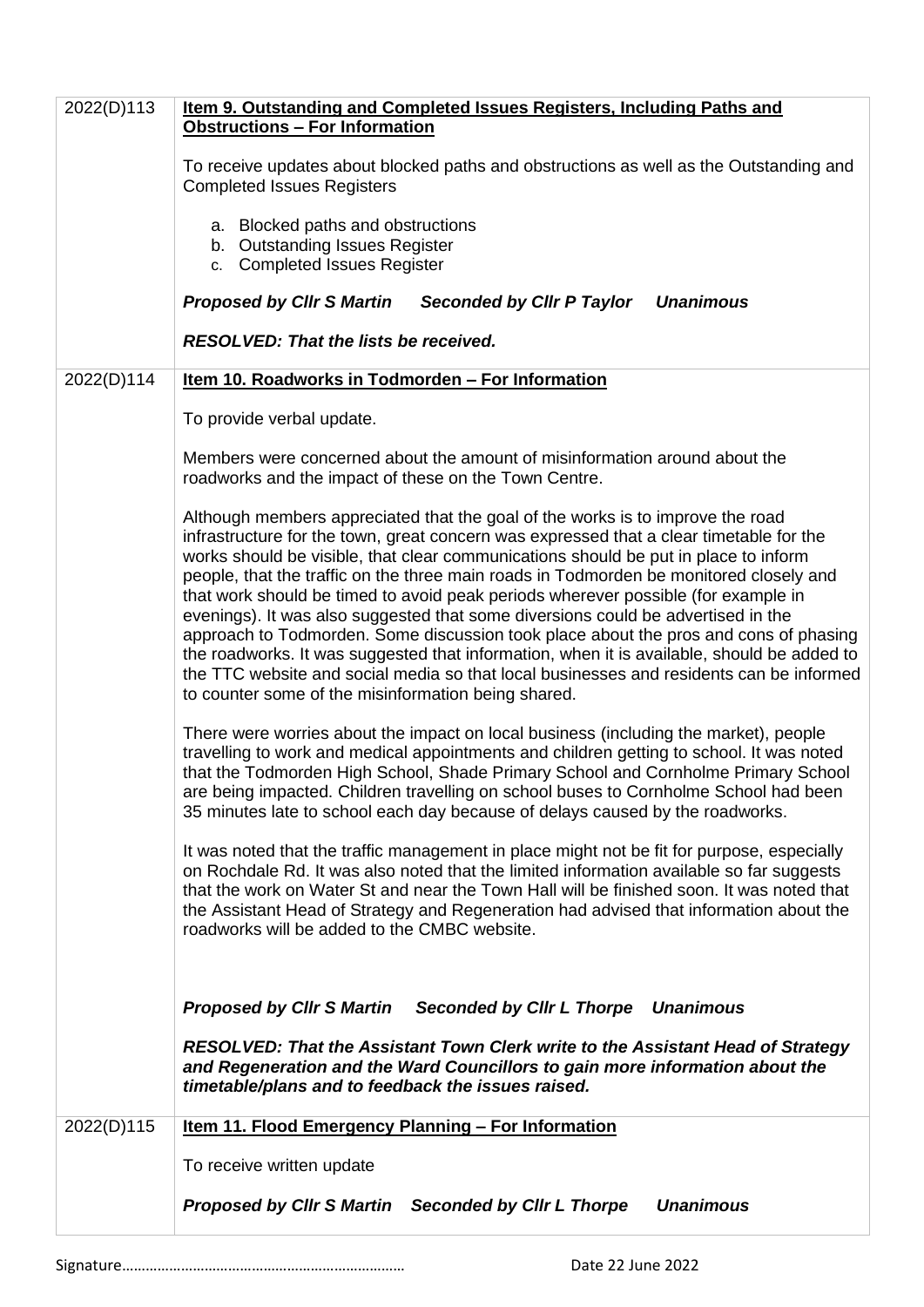|            | <b>RESOLVED: That the Development Committee approve the plan and that the</b><br>Assistant Town Clerk request that this be added to the agenda of the next full Town<br><b>Council meeting</b>                                                                                                                                                                                                                                                                                                                                    |
|------------|-----------------------------------------------------------------------------------------------------------------------------------------------------------------------------------------------------------------------------------------------------------------------------------------------------------------------------------------------------------------------------------------------------------------------------------------------------------------------------------------------------------------------------------|
| 2022(D)116 | Item 12. Flooding Related Issues - For Information                                                                                                                                                                                                                                                                                                                                                                                                                                                                                |
|            | To provide verbal update on flooding issues in Todmorden                                                                                                                                                                                                                                                                                                                                                                                                                                                                          |
|            | <b>Planning Application for Derdale St</b><br>a.<br>Sandholme Mill<br>b.                                                                                                                                                                                                                                                                                                                                                                                                                                                          |
|            | The Assistant Town Clerk advised that there had been no news.                                                                                                                                                                                                                                                                                                                                                                                                                                                                     |
| 2022(D)117 | Item 13. The Status of Traffic Issues in Cornholme - For Information                                                                                                                                                                                                                                                                                                                                                                                                                                                              |
|            | To receive a verbal/written update about actions concerning traffic issues in Cornholme.                                                                                                                                                                                                                                                                                                                                                                                                                                          |
|            | CIIr K White advised that arrangements will be in place to improve the bus access<br>provision for Cornholme School in time for the September term.                                                                                                                                                                                                                                                                                                                                                                               |
|            | There was considerable discussion about the traffic issues in Cornholme. It was noted<br>that the trees at the Manse had been trimmed. Members were at a loss to understand<br>why a zebra crossing cannot be added from the recreation ground as the crossing at Aldi<br>is in a difficult position and yet has still gone ahead. Concern was expressed that police<br>information about road closures because of accidents is not being received by CMBC. It<br>was noted that WYCA have the Horizon database on road closures. |
|            | <b>Unanimous</b><br><b>Proposed by Cllr P Taylor</b><br><b>Seconded by CIIr K White</b>                                                                                                                                                                                                                                                                                                                                                                                                                                           |
|            | <b>RESOLVED: That Cllr K White be thanked for his work on the school bus access</b><br>issue for Cornholme School.                                                                                                                                                                                                                                                                                                                                                                                                                |
|            | RESOLVED: That the Assistant Town Clerk set up a public meeting in Cornholme<br>(at Cornholme School) to discuss the traffic issues in Cornholme. This is to include<br>representatives from CMBC and the police.                                                                                                                                                                                                                                                                                                                 |
| 2022(D)118 | Item 14. Speeding on Stansfield Hall Road- For Information                                                                                                                                                                                                                                                                                                                                                                                                                                                                        |
|            | To receive verbal update.                                                                                                                                                                                                                                                                                                                                                                                                                                                                                                         |
|            | The Assistant Town Clerk reported that this had been reported to the Upper Valley<br>Coordinator for speed checks to be done.                                                                                                                                                                                                                                                                                                                                                                                                     |
|            | <b>Proposed by Cllr S Martin</b><br><b>Unanimous</b><br><b>Seconded by Cllr L Thorpe</b>                                                                                                                                                                                                                                                                                                                                                                                                                                          |
|            | <b>RESOLVED: To receive update</b>                                                                                                                                                                                                                                                                                                                                                                                                                                                                                                |
| 2022(D)119 | Item 15. Centre Vale Park - for Information                                                                                                                                                                                                                                                                                                                                                                                                                                                                                       |
|            | To provide verbal/written update from Cllr P Taylor                                                                                                                                                                                                                                                                                                                                                                                                                                                                               |
|            | It was noted that work was going ahead to improve the park and that, in particular, the<br>bowling greens were in very good condition.                                                                                                                                                                                                                                                                                                                                                                                            |
|            | It was noted that the park is not how it was thirty years ago because the budget is not<br>available.                                                                                                                                                                                                                                                                                                                                                                                                                             |
|            | <b>Unanimous</b><br><b>Proposed by CIIr S Martin</b><br><b>Seconded by Clir P Taylor</b>                                                                                                                                                                                                                                                                                                                                                                                                                                          |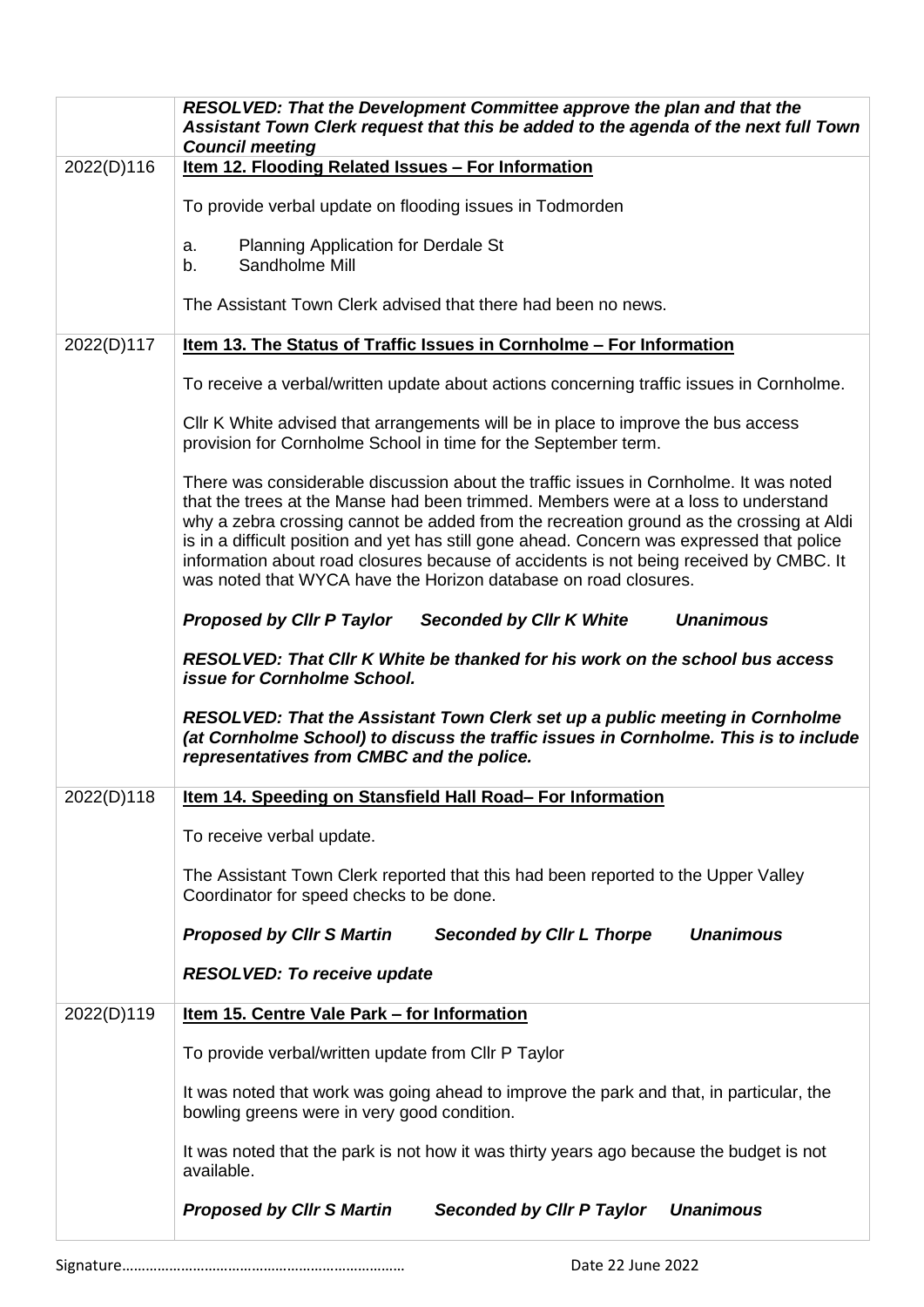|            | <b>RESOLVED: To receive the update.</b>                                                                                                                                                                                                                                                                               |
|------------|-----------------------------------------------------------------------------------------------------------------------------------------------------------------------------------------------------------------------------------------------------------------------------------------------------------------------|
| 2022(D)120 | <u>Item 16. Tipside - For Information</u>                                                                                                                                                                                                                                                                             |
|            | To receive verbal update.                                                                                                                                                                                                                                                                                             |
|            | The Assistant Town Clerk reported that CMBC Planning had advised that they have not<br>received a planning application for a tip at Tipside.                                                                                                                                                                          |
|            | <b>Proposed by CIIr S Martin</b><br>Seconded by Cllr the Revd G Kent<br><b>Unanimous</b>                                                                                                                                                                                                                              |
|            | <b>RESOLVED: That the update be received.</b>                                                                                                                                                                                                                                                                         |
| 2022(D)121 | Item 17. Hollins Mill - for Information                                                                                                                                                                                                                                                                               |
|            | To receive a verbal update                                                                                                                                                                                                                                                                                            |
|            | Members noted that a small area of the weaving shed at Hollins Mill is subject to planning<br>enforcement and that no action can be taken about the UVPC windows in the two-storey<br>building. Work is still underway to determine whether there is a risk of increased flooding<br>in the car park at Hollins Mill. |
|            | <b>Unanimous</b><br><b>Proposed by Cllr S Martin</b><br><b>Seconded by Cllr P Taylor</b>                                                                                                                                                                                                                              |
|            | <b>RESOLVED: To receive the update</b>                                                                                                                                                                                                                                                                                |
| 2022(D)122 | Item 18. Unsightly area near Station Approach in Portsmouth - For Information                                                                                                                                                                                                                                         |
|            | To receive verbal update                                                                                                                                                                                                                                                                                              |
|            | The Assistant Town Clerk reported that the Community Safety team were investigating<br>this issue.                                                                                                                                                                                                                    |
|            | <b>Seconded by Cllr</b><br><b>Unanimous</b><br><b>Proposed by CIIr S Martin</b>                                                                                                                                                                                                                                       |
|            | <b>RESOLVED: To receive the update.</b>                                                                                                                                                                                                                                                                               |
| 2022(D)123 | Item 19. Land opposite the Roebuck Pub in Portsmouth/entrance to the Town - For<br><b>Information</b>                                                                                                                                                                                                                 |
|            | To receive verbal update.                                                                                                                                                                                                                                                                                             |
|            | The Assistant Town Clerk reported that she had not received a reply from the CMBC<br>Volunteer Coordinator about this but would chase again.                                                                                                                                                                          |
|            | Proposed by Cllr S Martin Seconded by Cllr K White Unanimous                                                                                                                                                                                                                                                          |
|            | <b>RESOLVED: To receive the update.</b>                                                                                                                                                                                                                                                                               |
| 2022(D)124 | Item 20. Frostholme Mill - For Information                                                                                                                                                                                                                                                                            |
|            | To receive verbal update                                                                                                                                                                                                                                                                                              |
|            | The Assistant Town Clerk reported that Network Rail had responded to the letter sent<br>about the possibility of there being a feasibility study about a new railway station in<br>Cornholme. Their advice had been to request that the letter be sent to the Department of<br>Transport which has NOW been done.     |